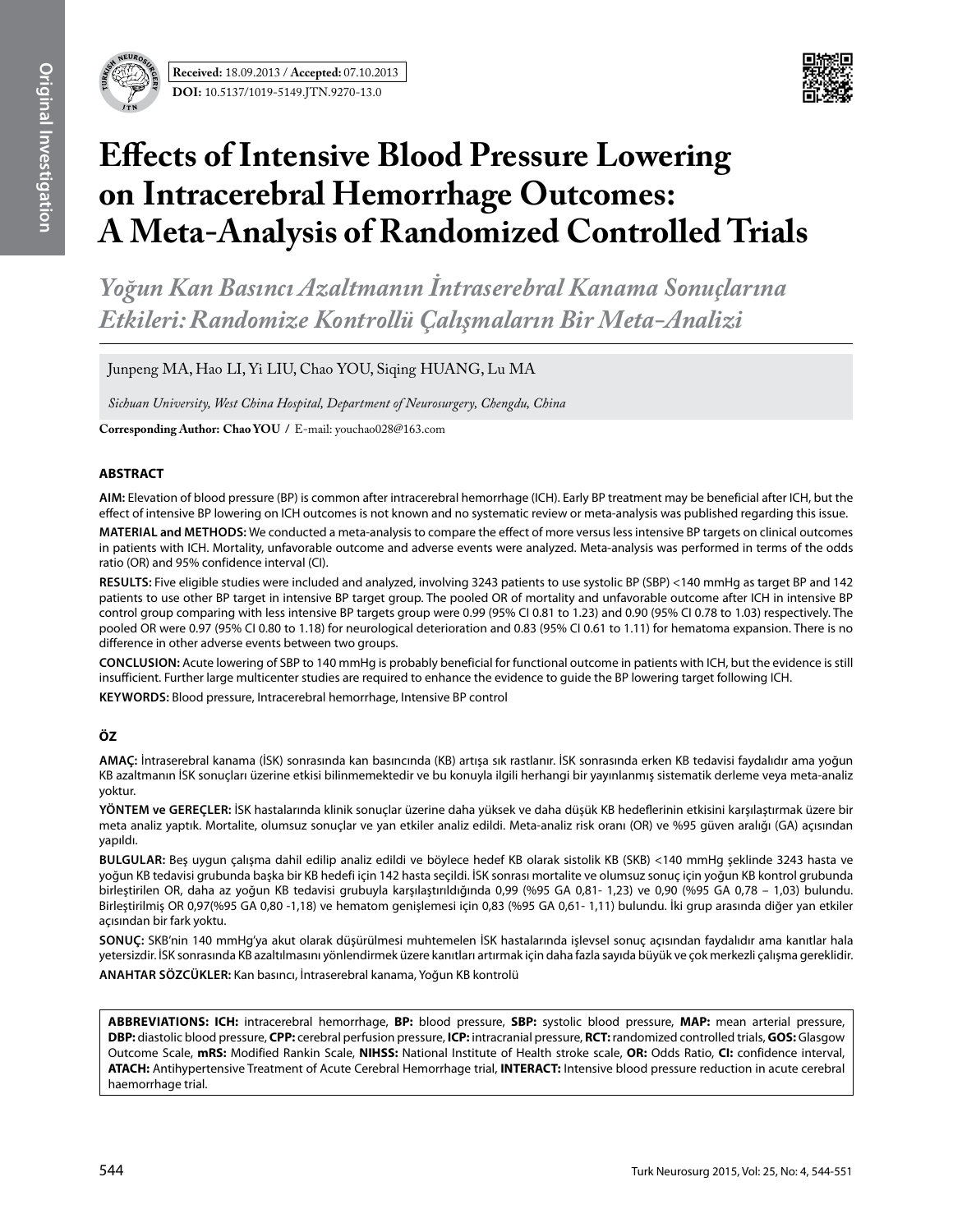## **Introduction**

Intracerebral hemorrhage (ICH) is a serious public health problem that causes morbidity and mortality throughout the world (17, 18). Early elevation of blood pressure (BP) is common after ICH (24). In an survey of 45330 patients with acute ICH, about 75% of patients had systolic blood pressure (SBP) >140 mmHg and about 20% patients had SBP >180 mmHg (15). It has been suggested that elevated BP is associated with hematoma expansion and poor outcome after acute ICH in several nonrandomized studies. As the result, early BP treatment may be beneficial after ICH (5, 20). However, optimal blood pressure for treating acute ICH is uncertain, because BP control have always debated whether it is adaptive (to reduce rebleeding and perihematoma edema expansion) or potentially deleterious (to decrease cerebral perfusion and increase ischemic event) (4, 13, 23).

American Heart Association guidelines in the year of 2010 suggested a modest reduction of BP, with target mean arterial pressure (MAP) of 110 mmHg or target BP of 160/90 mm Hg, and considered to maintain a reasonable cerebral perfusion pressure (CPP) (≥60 mm Hg) in patients with suspected elevations of intracranial pressure (ICP). However, the recommendation in the guideline for target BP is arbitrary with incomplete efficacy evidence (Class IIb; Level of Evidence: C) (13).

In the last few years, several multicenter clinical trials evaluating the effects of different intensities of BP lowering on ICH outcomes provides an opportunity to update the evidence for lower BP targets (1, 2, 6, 12, 14). In order to provide the best available evidence of BP lowering targets on ICH, we conducted an up-to-date meta-analysis of all randomized controlled trials in present article.

## **Material and methodS**

The present study was performed according to the PRISMA guidelines. The protocol of this meta-analysis has not been previously registered.

# *Type of Included Studies*

We included only published randomized controlled trials (RCTs) comparing more versus less intensive BP targets with pharmacological BP lowering agents in patients with ICH.

## *Types of Outcome Measures*

The following outcomes were evaluated: 1) mortality at the end of scheduled follow-up; 2) unfavorable outcome (either death or dependency) at the end of scheduled follow-up (dependency assessed at least one month after ICH); 3) hematoma expansion; 4) neurologic deterioration; 5) other adverse events, including hypotension and cardiovascular events. We defined dependency as being dependent on others for activities of daily living, for example having a Glasgow Outcome Scale (GOS) score<4, GOSE<4, modified Rankin Scale score graded 3 to 5, Barthel Index 0 to 60 (10, 21).

# *Search Strategy*

We performed a systematical search of Cochrane Central Register of Controlled Trials, PubMed, MEDLINE (Ovid), EMBASE (Ovid) from 1980 to July 2013, with the combination of the English key terms of target BP, intensive BP control, intensive BP treatment, strict BP control, strict BP treatment, tight BP control, tight BP treatment, and the English key terms of intracerebral hemorrhage. The details of full electronic search strategies were presented in Additional File 1. The reference lists of all relevant papers and literature reviews were checked.

# *Study Selection and Data Extraction*

Three review authors (JM, HL and YL) independently screened the titles, abstracts and keywords of citations obtained from the searches of the electronic databases and excluded studies that were clearly irrelevant. We obtained the full text of the remaining studies and the same three review authors independently assessed which trials met the predefined inclusion criteria. Disagreements were resolved by consensus between investigators. The following data of included studies were extracted independently by the same three authors: first author, year of publication, journal, study center, study population characteristics (inclusion and exclusion criteria, age, gender, similarity of groups at baseline, baseline BP), sample size, BP target in each group, interventions of BP control, duration of follow-up and outcome measures. The methodological quality of each trial was evaluated using Jadad scale and the risk of bias assessment tool in the Cochrane Handbook for Systematic Reviews of Interventions (7, 9). The criteria included randomization, allocation concealment, blinding, and an explanation of withdrawal or loss to follow up. Clinical trials with Jadad scores ≥3 were considered to have lower bias risks. Any discrepancies were resolved by consensus between investigators.

## *Statistical Analysis and Assessment for Bias*

Meta-analysis was performed to calculate the Odds Ratio (OR) and 95% confidence interval (CI) via a fixed-effect model if there is no evidence of statistical heterogeneity. The randomeffects model was employed to pool studies when statistical heterogeneity occurred. We intended to perform subgroup analysis according to the range of intensive BP target, as well as number of patients, BP level at baseline, ethnicity if possible. Sensitivity analysis was performed according to the quality of included studies (Jadad scores ≥3 vs.<3). We assessed and quantified statistical heterogeneity for each pooled summary estimate using Cochran's Q statistic and the I<sup>2</sup> statistic, respectively. Substantial heterogeneity will be considered to exist with  $I^2 > 50\%$  and Chi<sup>2</sup> test P < 0.1. All analyses were performed using Review Manager Software, RevMan 5.2.

## **Results**

## *Trial Selection and Characteristics*

The combined search strategy identified 173 citations.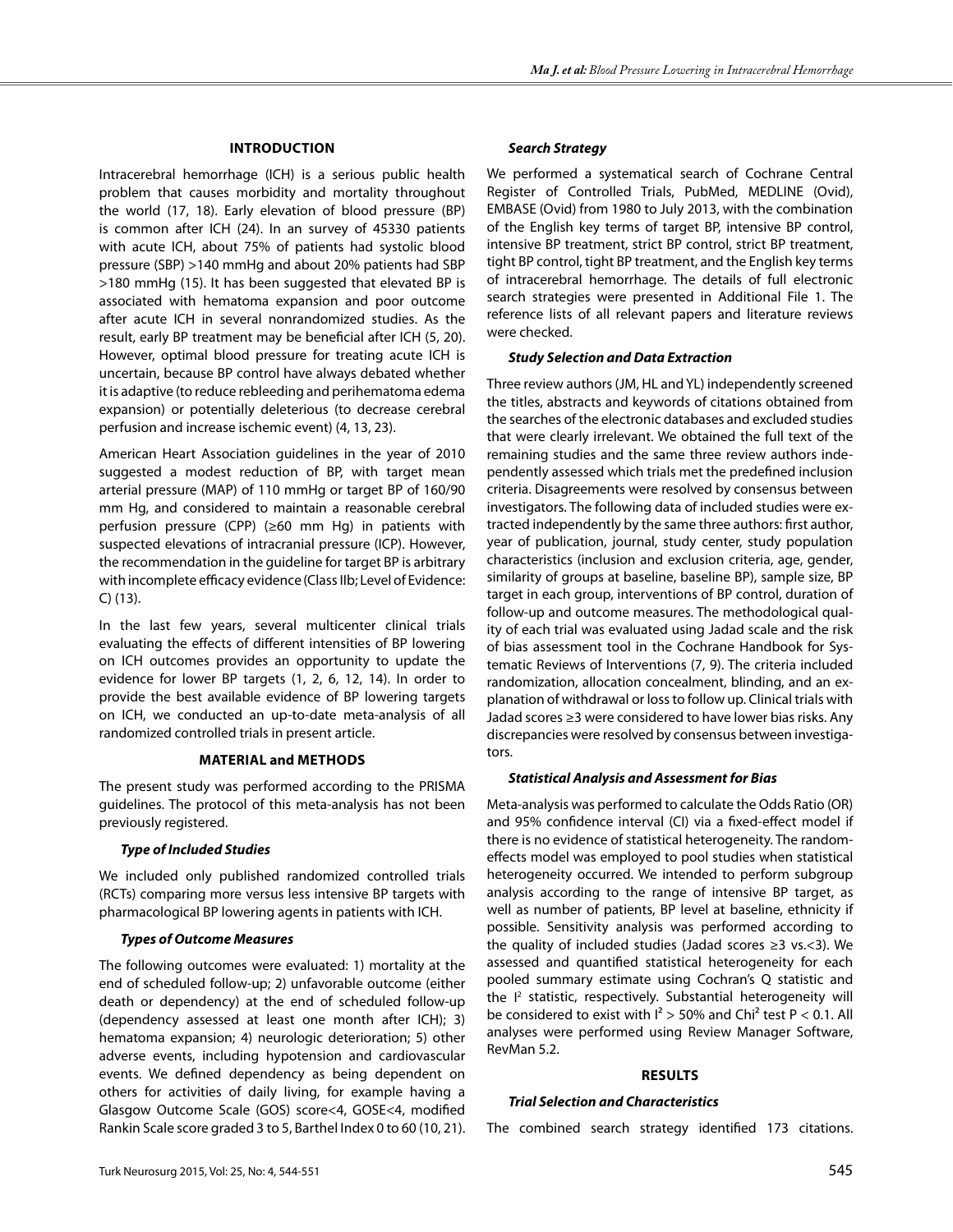After title, abstract and full text screen, five completed RCTs satisfied all inclusion criteria for final analysis, including a total of 3385 patients (Figure 1). Two trials, involving 3243 patients, used SBP<140 mmHg as target BP in aggressive BP target group. Two trial, totally involving 100 patients, used SBP <150 mmHg or 145-155 mmHg as target BP in aggressive BP target group. The other group with 42 patients, used MBP <110 mmHg as target BP in aggressive BP target group. The details of included studies were described in Table I.

## *Assessment of Trial Quality*

Five eligible studies were assessed for risks of bias using both Cochrane Handbook for Systematic Reviews of Interventions and the Jadad scale. Details of our assessment of the risk of bias in the included studies were presented in Table II. We intended to access publication bias using funnel *plot* and linear regression test, however there were too few included studies to enable meaningful analysis.

#### *Effects of Interventions*

#### *Mortality*

All studies with 3373 patients were available for analysis of mortality. The pooled OR for mortality at end of scheduled

follow-up was 0.99, 95% CI 0.81 to 1.23, p=0.96. Heterogeneity:  $Chi^2 = 1.55$ , df = 4 (P = 0.82);  $I^2 = 0$  % (Figure 2).

## *Unfavorable outcome*

Four studies with 3300 patients were available for analysis of unfavorable outcome (either death or dependency). The pooled OR for unfavorable outcome at end of scheduled follow-up was 0.90, 95% CI 0.78 to 1.03, p=0.12. Heterogeneity: Chi<sup>2</sup> = 4.02, df = 3 (P = 0.26);  $I^2$  = 25 % (Figure 3).

#### *Neurological deterioration, hematoma expansion and other adverse events*

Four studies were available for analysis of neurological deterioration and hematoma expansion. The pooled OR for neurological deterioration was 0.97, 95% CI 0.80 to 1.18,  $P_{value}$ =0.75,  $P_{heterogeneity}$ = 0.88. The pooled OR for hematoma expansion was  $0.83$ , 95% CI 0.61 to 1.11,  $P_{value} = 0.21$ ,  $P_{heterogeneity}$ =0.19. Other target adverse events in observation were presented in Table III. There is no difference between two groups.

#### *Subgroup analysis and sensitivity analysis*

Due to the inadequate data, we only performed subgroup analysis according to the range of intensive BP target,



**Figure 1:** Flow diagram of study selection.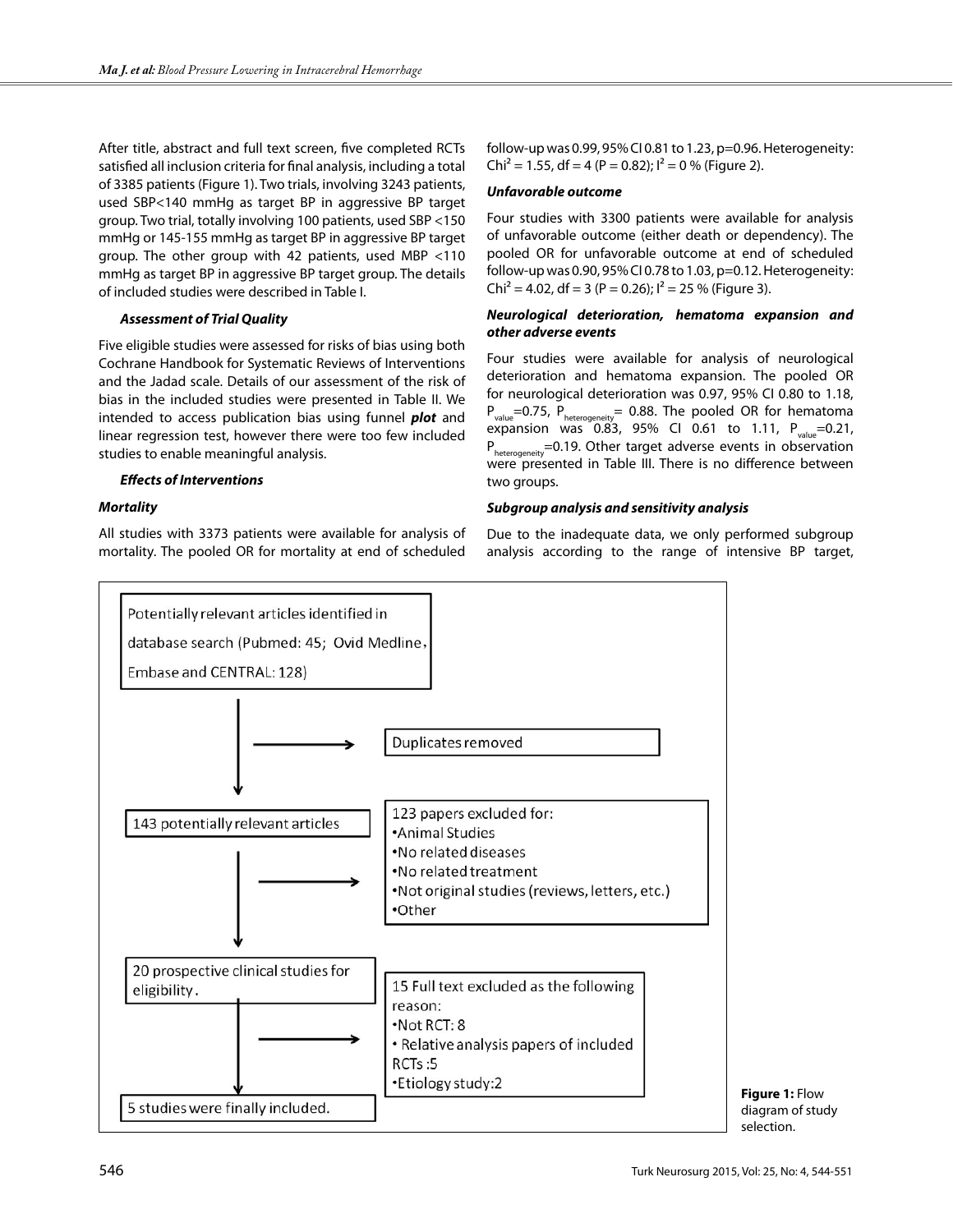|                                      |                                                                                                  | Table I: Characteristics of the RCT Involving the Comparison                                                                                                                                                                                 |                                                 | of More Versus Less Intensive BP Targets in Patients with ICH |                                                  |                                                   |                                                        |                                  |                                                |                                                                         |
|--------------------------------------|--------------------------------------------------------------------------------------------------|----------------------------------------------------------------------------------------------------------------------------------------------------------------------------------------------------------------------------------------------|-------------------------------------------------|---------------------------------------------------------------|--------------------------------------------------|---------------------------------------------------|--------------------------------------------------------|----------------------------------|------------------------------------------------|-------------------------------------------------------------------------|
| <b>Included study</b><br><b>Near</b> | (Age, Blood<br>pressure,<br>Inclusion<br>Criteria<br>Tine)                                       | <b>Participants</b><br>(Active<br>Control)<br>No. of                                                                                                                                                                                         | volume (ml)<br>Hematoma<br>(Active)<br>Control) | BP(mmHg)<br><b>Baseline</b><br>(Active)<br>Control)           | <b>BP Target</b><br>in Active<br>(mmHg)<br>Group | in Control<br><b>BP Target</b><br>(mmHg)<br>Croup | Mean Age<br>(Active)<br>Control)<br>$\hat{\mathbf{z}}$ | Male (%)<br>(Active)<br>Control) | of Follow-<br><b>Duration</b><br>$\frac{a}{J}$ | Outcome                                                                 |
| INTERACT2 (1),<br>2013               | >18 years old,<br>within 6h of<br>220 mmHg,<br>SBP: $150 \sim$<br>ICH onset                      | 2839(1403/1436)                                                                                                                                                                                                                              | 1/11                                            | SBP: 179/179                                                  | SBP<140<br>mm Hg                                 | SBP <180 mm<br>운                                  | 63.0/64.1                                              | 64.2/61.7                        | 3 months                                       | dependency,<br>quality of life<br>mortality,<br>death or<br>mRS,<br>АE, |
| INTERACT (2),<br>2008                | >18 years old,<br>within 6h of<br>220 mmHg<br>SBP: $150 \sim$<br>ICH onset                       | 404 (203/201)                                                                                                                                                                                                                                | 5.2/15.4                                        | SBP: 180/182                                                  | SBP<140<br>mm Hg                                 | SBP <180 mm<br>오                                  | 63/62                                                  | 61/69                            | 3 months                                       | dependency,<br>mRS, NIHSS,<br>index, AE.<br>death or<br><b>Barthel</b>  |
| CHHIPS (14),<br>2009                 | >18 years old,<br>SBP > 200<br>within 36h of<br>mm Hg and/<br>or DBP> 120<br>ICH onset<br>mm Hg, | 25(18/7)                                                                                                                                                                                                                                     | $\mathbf{I}$                                    | SBP:182/181                                                   | SBP:145-<br>155 mm<br>온                          | $SBP$ > 155mm<br>$\overline{\mathfrak{L}}$        | 74/74                                                  | ļ                                | 3 months                                       | dependent,<br>mRS, AE.<br>dead or                                       |
| ADAPT <sub>(6)</sub><br>2013         | SBP2150 mm<br>>18 years old<br>P<br>H                                                            | 75(39/36)                                                                                                                                                                                                                                    | 5.9/26.9<br>$\sim$                              | SBP: 182/184                                                  | SBP:<150<br>mm Hg                                | SBP:150~180                                       | 70.7/68.7                                              | 67/78                            | 3 months                                       | mRS, Barthel<br>mortality,<br>Index                                     |
| Koch S (11),<br>2008                 | >18 years old,<br>MAP > 110<br>mmHg                                                              | 42(21/21)                                                                                                                                                                                                                                    | 2.5/8.5                                         | MAP: 144/151                                                  | MAP < 110<br>mmHg                                | MAP 110-130<br>mmHg                               | 61.2/60                                                | 42.9/66.7                        | 3 months                                       | $(mRS \leq 2)$<br>favorable<br>outcome<br>mortality                     |
| arterial pressure.                   |                                                                                                  | <b>AE:</b> adverse event; <b>mRS:</b> Modified Rankin Scale; <b>NIHSS:</b> National Institute of Health stroke scale; <b>BP:</b> blood pressure; <b>SBP:</b> systolic blood pressure; <b>DBP:</b> diastolic blood pressure; <b>MAP:</b> mean |                                                 |                                                               |                                                  |                                                   |                                                        |                                  |                                                |                                                                         |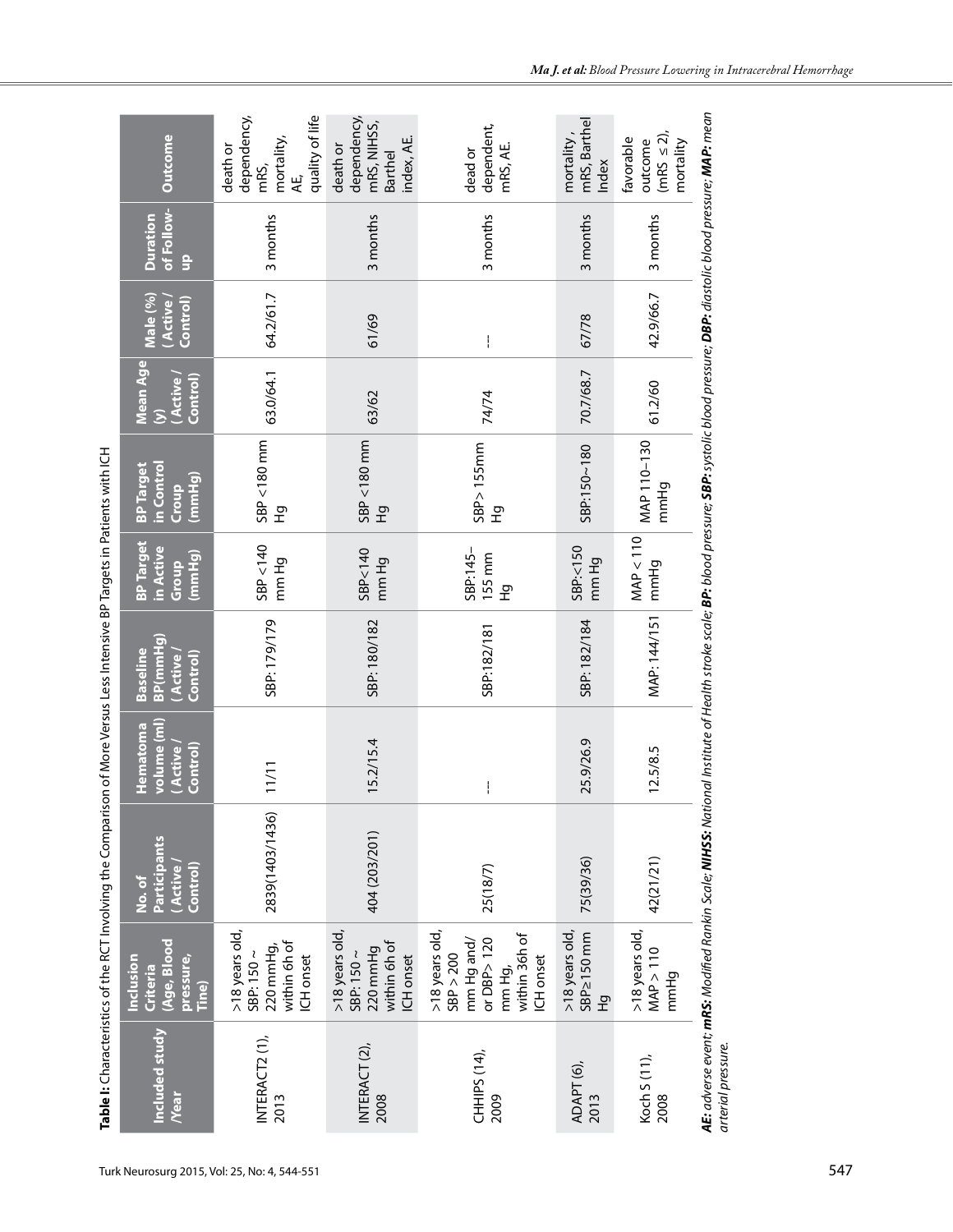number of patients, BP level at baseline. Sensitivity analysis was performed according to the quality of included studies (Jadad scores ≥3 vs.<3). The results are presented in Table IV.

## **Discussion**

The present meta-analysis, including five RCTs with 3385 patients, explored the influence of BP lowering on ICH outcomes. We found that early intensive lowering of blood pressure did not result in a significant reduction in the rate of the primary outcome of mortality (0.99, 95% CI 0.81 to 1.23, p=0.96). Intensive lowering of blood pressure seems to have a trend to slightly reduce the poor functional outcomes in ICH patients, although there is not statistic significant (OR 0.90, 95% CI 0.78 to 1.03, p=0.12). In addition, there was no excess of neurological deterioration or other adverse events related to intensive BP lowering. There was also no clear evidence of substantial heterogeneity in the effect of treatment in any prespecified subgroup and sensitive analysis (BP Target, study sample size and BP level at baseline).

The results of this meta-analysis suggest acute lowering of SBP to 140 mmHg in ICH patients is probably safe and beneficial for functional outcomes. Acute intensive blood-

| <b>Study or Subgroup</b>                                                                | <b>Odds Ratio</b><br><b>M-H, Fixed, 95% CI</b>                                                             | <b>Odds Ratio</b><br><b>M-H, Fixed, 95% CI</b>                                         |
|-----------------------------------------------------------------------------------------|------------------------------------------------------------------------------------------------------------|----------------------------------------------------------------------------------------|
| ADAPT, 2012<br>CHHIPS, 2009<br>INTERACT 2, 2013<br>INTERACT, 2009<br>Koch S, 2008       | 1.87 [0.50, 7.03]<br>2.27 [0.10, 53.39]<br>$1.00$ [0.79, 1.25]<br>$0.81$ [0.44, 1.50]<br>1.00 [0.18, 5.63] |                                                                                        |
| <b>Total (95% CI)</b><br>Total events<br>Test for overall effect: $Z = 0.05$ (P = 0.96) | $0.99$ [0.81, 1.23]<br>Heterogeneity: Chi <sup>2</sup> = 1.55, df = 4 (P = 0.82); $P = 0\%$                | 0.01<br>100<br>0.1<br>10<br>Favours (Intensive BP Lowering) Favours (Less BP Lowering) |

Figure 2: Odds ratio for mortality at the end of follow-up: the comparison between more and less intensive BP targets in patients with ICH.

#### **Table II:** Summary of Quality Indicators and Assessment of Risk of Bias in included RCTs

| <b>Quality indicators/studies</b>           | INTERACT2[1],<br>2013 | <b>INTERACT<sup>[2]</sup>,</b><br>2008 | ADAPT <sup>[6]</sup> ,<br>2013 | CHHIPS <sup>[14]</sup> ,<br>2009 | Koch S et al. [14],<br>2008 |
|---------------------------------------------|-----------------------|----------------------------------------|--------------------------------|----------------------------------|-----------------------------|
| Center                                      | Multicenter           | Multicenter                            | Multicenter                    | Multicenter                      | Multicenter                 |
| Randomized controlled study                 | <b>Yes</b>            | Yes                                    | Yes                            | <b>Yes</b>                       | Yes                         |
| Appropriate random sequence<br>generation   | Yes                   | Yes                                    | unclear                        | Yes                              | unclear                     |
| Allocation concealment                      | unclear               | unclear                                | unclear                        | <b>Yes</b>                       | unclear                     |
| Blinding of participants and<br>personnel   | NO.                   | NO.                                    | NO                             | Yes                              | NO.                         |
| Blinding of outcome assessment              | Yes                   | Yes                                    | <b>Yes</b>                     | Yes                              | <b>Yes</b>                  |
| Explanation for withdrawals and<br>dropouts | Yes                   | Yes                                    | Yes                            | Yes                              | Yes                         |
| Jadad scores                                | 3                     | 3                                      |                                | 5                                |                             |

**Table III:** Odds Ratio for Adverse Events: The Comparison Between More and Less Intensive BP Targets in Patients with ICH

| <b>Adverse Event</b>       | <b>Events Rate* (More/Less Intensive)</b> | <b>OR (95% CI)</b> | p-Value |
|----------------------------|-------------------------------------------|--------------------|---------|
| Hematoma Expansion         | 88(5.4%)/105(6.3%)                        | 0.83(0.64, 1.11)   | 0.21    |
| Neurological Deterioration | 234(14.4%)/244(14.8%)                     | 0.97(0.80, 1.18)   | 0.75    |
| Hypotension                | 10(0.6%)/12(0.7%)                         | 0.84(0.36, 1.96)   | 0.69    |
| Cardiovascular event       | 30(1.9%)/34 (2.1%)                        | 0.90(0.55, 1.47)   | 0.67    |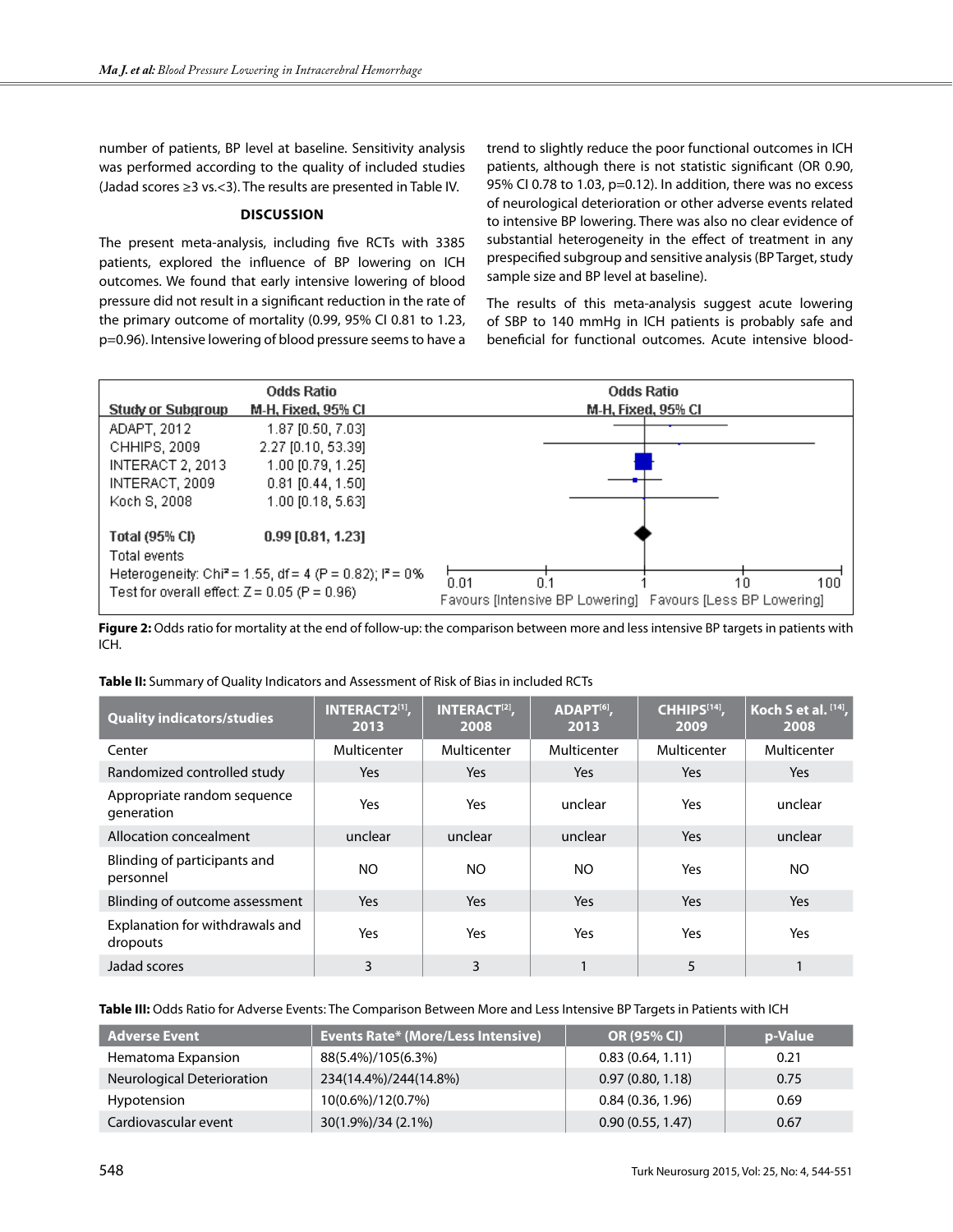|                                 |        |                |                                              | Mortality         |         |                                       | <b>Unfavorable Outcome</b> |         |
|---------------------------------|--------|----------------|----------------------------------------------|-------------------|---------|---------------------------------------|----------------------------|---------|
| Variables                       |        | Study patients | Events Rate* (More/Less<br><b>Intensive)</b> | OR (95% CI)       | p-Value | Events Rate* (More/Less<br>Intensive) | OR (95% CI)                | p-Value |
| Total                           | 5      | 3373           | 199 (11.9%)/202 (11.9%)                      | 0.99(0.81, 1.23)  | 0.96    | 841 (51.2%)/894 (53.9%)               | 0.90(0.78, 1.03)           | 0.12    |
| <b>BP</b> Target                |        |                |                                              |                   |         |                                       |                            |         |
| target<140mmHg<br>Intensive SBP | 3      | 3258           | 189 (11.7%) /195 (11.9%)                     | 0.98(0.79, 1.21)  | 0.72    | 828 (51.1%)/883 (53.9%)               | 0.89(0.78, 1.02)           | 0.10    |
| target<150mmHg<br>Intensive SBP |        | 73             | $7(18.9\%)/4(11.1\%)$                        | 1.87 (0.50, 7.03) | 0.36    | ļ                                     | ļ                          | ļ       |
| target<110mmHg<br>intensive MBP |        | $\overline{4}$ | $3(14.3\%)/3(14.3\%)$                        | 1.00(0.18, 5.63)  | 00.1    | 13 (61.9%)/11 (52.4%)                 | $1,48$ $(0.43, 5.05)$      | 0.53    |
| Study sample size               |        |                |                                              |                   |         |                                       |                            |         |
| > 300                           | $\sim$ | 3233           | 187 (11.7%)/195 (12.0%)                      | 0.97(0.79, 1.21)  | 0.80    | 814 (50.8%)/880 (54.0%)               | 0.88(0.77, 1.01)           | 0.08    |
| < 300                           | 3      | 140            | 12 (15.8%)/7 (10.9%)                         | .56 (0.58, 4.18)  | 0.38    | 27 (69.2%)/14 (50.0%)                 | 2.07 (0.75, 5.71)          | 0.16    |
| Baseline BP                     |        |                |                                              |                   |         |                                       |                            |         |
| SBP:175~185                     | 4      | 3331           | 196 (11.8%)/199 (11.89%)                     | 1.01(0.81, 1.23)  | 0.96    | 828 (51.1%)/883 (53.9%)               | 0.89(0.78, 1.02)           | 0.18    |
| MAP: 140~150                    |        | $\overline{4}$ | $3(14.3\%)/3(14.3\%)$                        | 1.00(0.18, 5.63)  | 00.1    | $13(61.9\%)/11(52.4\%)$               | $1,48$ $(0.43, 5.05)$      | 0.53    |
| Jadad Scale                     |        |                |                                              |                   |         |                                       |                            |         |
| Jadad scores ≥3                 | W      | 3258           | 189 (11.7%) /195 (11.9%)                     | 0.98(0.79, 1.21)  | 0.72    | 828 (51.1%)/883 (53.9%)               | 0.89(0.78, 1.02)           | 0.12    |
| Jadad scores <3                 |        | 115            | $10(17.2\%)/7(12.3\%)$                       | 1.49(0.52, 4.22)  | 0.46    | 13 (61.9%)/11 (52.4%)                 | $1,48$ (0.43, 5.05)        | 0.53    |

Table IV: Stratified and Sensitivity Analyses of Intensive BP Control on ICH Outcome **Table IV:** Stratified and Sensitivity Analyses of Intensive BP Control on ICH Outcome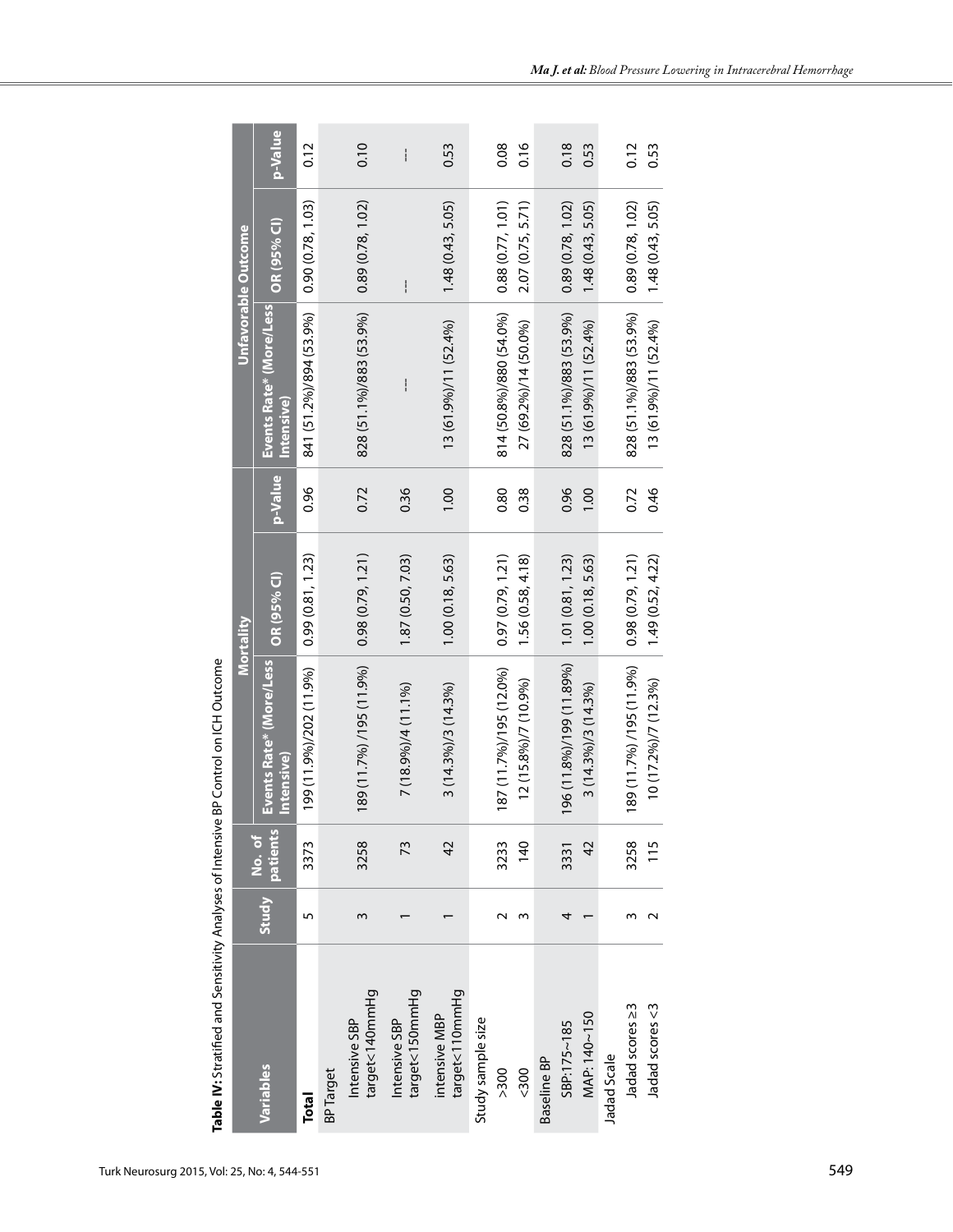|                                                                       | <b>Odds Ratio</b>         | <b>Odds Ratio</b>                                          |
|-----------------------------------------------------------------------|---------------------------|------------------------------------------------------------|
| <b>Study or Subgroup</b>                                              | <b>M-H, Fixed, 95% CI</b> | <b>M-H, Fixed, 95% CI</b>                                  |
| Koch S, 2008                                                          | 1.48 [0.43, 5.05]         |                                                            |
| INTERACT, 2009                                                        | $0.98$ [0.66, 1.45]       |                                                            |
| INTERACT 2, 2013                                                      | $0.87$ [0.75, 1.01]       |                                                            |
| CHHIPS, 2009                                                          | 4.67 [0.72, 30.11]        |                                                            |
| <b>Total (95% CI)</b>                                                 | $0.90$ [0.78, 1.03]       |                                                            |
| Total events                                                          |                           |                                                            |
| Heterogeneity: Chi <sup>2</sup> = 4.02, df = 3 (P = 0.26); $P = 25\%$ |                           | 0.01<br>100<br>'.0<br>10                                   |
| Test for overall effect: $Z = 1.57$ (P = 0.12)                        |                           | Favours (Intensive BP Lowering) Favours (less BP Lowering) |

Figure 3: Odds ratio for unfavorable outcome at the end of follow-up: the comparison between more and less intensive BP targets in patients with ICH.

pressure reduction to a target SBP<140 mmHg appears to be a reasonable option for most ICH patients (3, 8). However, the available data are far from sufficiency to recommend a definitive policy and further large multicenter studies are still required.

In any meta-analysis, the possibility of publication bias should be considered as a potential threat to validity. But in this paper, we believe that the risk of publication bias affecting the results is minimal due to our extensive and sensitive searching. The high qualities of most included RCTs and subgroup analysis also reduce potential source of risk of bias. There is not any evidence of statistical heterogeneities in pooled analysis of each outcome. However, in this metaanalysis, several limitations should be noted:

First, it is not clear that ethnicity has a major effect on BP control and clinical outcomes in patients with ICH (22). About two thirds of the participants were recruited from China (14, 15). We intended to perform subgroup analysis according to ethnicity, but the inadequate data is not available to construct meaningful subgroup analysis (1). Second, ICP in most included patients may not increase significantly, because the hematoma volume in most included studies was relatively small (Table I). There is no data on ICP or CPP observed. As patients with elevated ICP may require a higher MAP to maintain adequate CPP, the small hematoma volume may reduce the rate of ischemia followed by intensive SBP treatment and limit the generalizability of the results (19). As the result, further clinical trial should be considered to stratify different hematoma volume for analysis. In addition, regular ICP monitoring may guide individualized BP control with appropriate CPP in such a population (11).

At present, Antihypertensive Treatment of Acute Cerebral Hemorrhage (ATACH) II trial is ongoing complement to INTERACT2, which also randomized assigns patients to a target SBP<140 mmHg or <180 mmHg with similar primary and secondary end points and outcome measures (1, 16). It is hoped that this trial could enhance the evidence to guide the intensive BP lowering target in patients with ICH.

## **Conclusions**

Acute lowering of SBP to 140 mmHg is probably beneficial for functional outcome in patients with ICH. But the available data of acute lowering BP on ICH outcome are far from sufficiency to recommend a definitive policy and further large multicenter studies are still required to enhance the evidence to guide the BP lowering target following ICH.

#### **References**

- 1. Anderson CS, Heeley E, Huang Y, Wang J, Stapf C, Delcourt C: Rapid blood-pressure lowering in patients with acute intracerebral hemorrhage. N Engl J Med 368:2355-2365, 2013
- 2. Anderson CS, Huang Y, Wang JG, Arima H, Neal B, Peng B: Intensive blood pressure reduction in acute cerebral haemorrhage trial (INTERACT): A randomised pilot trial. Lancet Neurol 7:391-399, 2008
- 3. Antihypertensive Treatment of Acute Cerebral Hemorrhage (ATACH) Investigators: Antihypertensive treatment of acute cerebral hemorrhage. Crit Care Med 38:637-648, 2010
- 4. Arima H, Anderson CS, Wang JG, Huang Y, Heeley E, Neal B: Lower treatment blood pressure is associated with greatest reduction in hematoma growth after acute intracerebral hemorrhage. Hypertension 56:852-858, 2010
- 5. Brott T, Broderick J, Kothari R, Barsan W, Tomsick T, Sauerbeck L, Spilker J, Duldner J, Khoury J: Early hemorrhage growth in patients with intracerebral hemorrhage. Stroke 28: 1–5, 1997
- 6. Butcher KS, Jeerakathil T, Hill M, Demchuk AM, Dowlatshahi D, Coutts SB: The intracerebral hemorrhage acutely decreasing arterial pressure trial. Stroke 44:620-626, 2013
- 7. Cochrane Handbook for Systematic Reviews of Interventions Version 5.1.0. Higgins JPT, Green S (eds). Avaiable at: www. cochrane-handbook.org. Last edited March 20, 2011
- 8. Frontera JA: Blood pressure in intracerebral hemorrhage- how low should we go? N Engl J Med 368: 2426-2427, 2013
- 9. Jadad AR, Moore RA, Carroll D, Jenkinson C, Reynolds DJ, Gavaghan DJ: Assessing the quality of reports of randomized clinical trials: Is blinding necessary? Control Clin Trial17:1–12, 1996